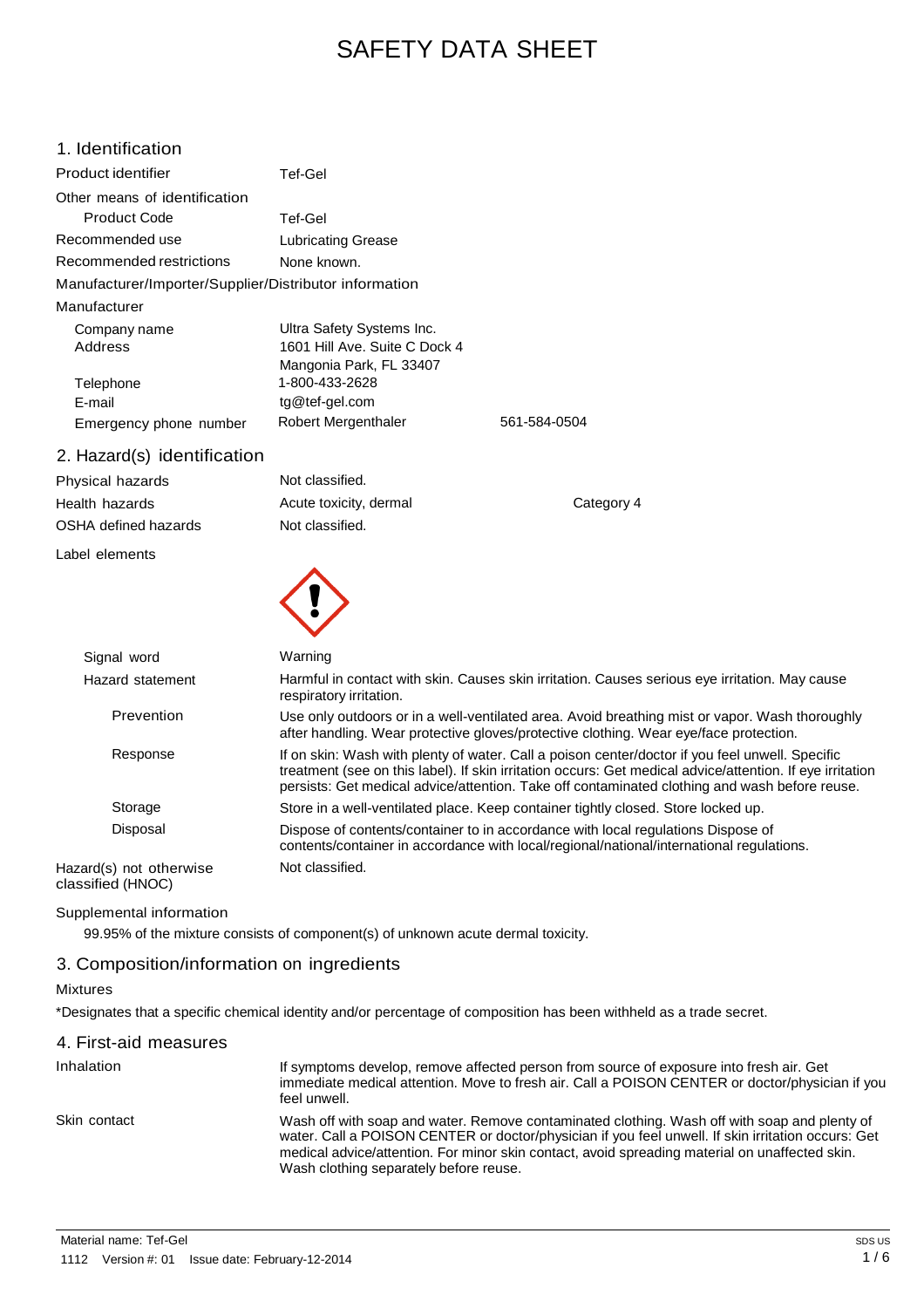| Eye contact                                                                  | Immediately flush eyes with plenty of water for at least 15 minutes. Get medical attention if<br>irritation develops or persists. Remove contact lenses, if present and easy to do. Continue rinsing.<br>Get medical attention if irritation develops and persists. Get immediate medical attention.                                                                                                                                                                                                                                                                                                                                          |
|------------------------------------------------------------------------------|-----------------------------------------------------------------------------------------------------------------------------------------------------------------------------------------------------------------------------------------------------------------------------------------------------------------------------------------------------------------------------------------------------------------------------------------------------------------------------------------------------------------------------------------------------------------------------------------------------------------------------------------------|
| Ingestion                                                                    | If ingestion of a large amount does occur, seek medical attention. Do not induce vomiting without<br>medical advice. If vomiting occurs naturally, have victim lean forward to reduce risk of aspiration.<br>Call a POISON CENTER or doctor/physician if you feel unwell. Rinse mouth. Never give anything<br>by mouth to a victim who is unconscious or is having convulsions.                                                                                                                                                                                                                                                               |
| Most important<br>symptoms/effects, acute and<br>delayed                     | Irritation of eyes and mucous membranes.                                                                                                                                                                                                                                                                                                                                                                                                                                                                                                                                                                                                      |
| Indication of immediate<br>medical attention and special<br>treatment needed | Provide general supportive measures and treat symptomatically. Symptoms may be delayed.                                                                                                                                                                                                                                                                                                                                                                                                                                                                                                                                                       |
| General information                                                          | If you feel unwell, seek medical advice (show the label where possible). Ensure that medical<br>personnel are aware of the material(s) involved, and take precautions to protect themselves. Wash<br>contaminated clothing before reuse.                                                                                                                                                                                                                                                                                                                                                                                                      |
| 5. Fire-fighting measures                                                    |                                                                                                                                                                                                                                                                                                                                                                                                                                                                                                                                                                                                                                               |
| Suitable extinguishing media                                                 | Water fog. Foam. Dry chemical. Dry chemical powder. Carbon dioxide (CO2).                                                                                                                                                                                                                                                                                                                                                                                                                                                                                                                                                                     |
| Unsuitable extinguishing<br>media                                            | Do not use water jet as an extinguisher, as this will spread the fire.                                                                                                                                                                                                                                                                                                                                                                                                                                                                                                                                                                        |
| Specific hazards arising from<br>the chemical                                | During fire, gases hazardous to health may be formed.                                                                                                                                                                                                                                                                                                                                                                                                                                                                                                                                                                                         |
| Special protective equipment<br>and precautions for firefighters             | Wear suitable protective equipment. Self-contained breathing apparatus and full protective<br>clothing must be worn in case of fire.                                                                                                                                                                                                                                                                                                                                                                                                                                                                                                          |
| Fire-fighting<br>equipment/instructions                                      | Move containers from fire area if you can do it without risk. Wear full protective clothing, including<br>helmet, self-contained positive pressure or pressure demand breathing apparatus, protective<br>clothing and face mask.                                                                                                                                                                                                                                                                                                                                                                                                              |
| Specific methods                                                             | Move containers from fire area if you can do so without risk.                                                                                                                                                                                                                                                                                                                                                                                                                                                                                                                                                                                 |
| 6. Accidental release measures                                               |                                                                                                                                                                                                                                                                                                                                                                                                                                                                                                                                                                                                                                               |
| Personal precautions,<br>protective equipment and<br>emergency procedures    | Keep unnecessary personnel away. Keep people away from and upwind of spill/leak. Wear<br>appropriate personal protective equipment. Do not touch damaged containers or spilled material<br>unless wearing appropriate protective clothing. Ensure adequate ventilation. Local authorities<br>should be advised if significant spillages cannot be contained. For personal protection, see section<br>8 of the MSDS. Observe precautions from other sections.                                                                                                                                                                                  |
| Methods and materials for                                                    | Soak up with inert absorbent material.                                                                                                                                                                                                                                                                                                                                                                                                                                                                                                                                                                                                        |
| containment and cleaning up                                                  | Large Spills: Stop the flow of material, if this is without risk. Dike the spilled material, where this is<br>possible. Cover with plastic sheet to prevent spreading. Clean contaminated surface thoroughly.<br>Absorb in vermiculite, dry sand or earth and place into containers. Following product recovery,<br>flush area with water.                                                                                                                                                                                                                                                                                                    |
|                                                                              | Small Spills: Wipe up with absorbent material (e.g. cloth, fleece). Clean surface thoroughly to<br>remove residual contamination.                                                                                                                                                                                                                                                                                                                                                                                                                                                                                                             |
|                                                                              | Never return spills in original containers for re-use. For waste disposal, see section 13 of the<br>MSDS. Clean up spills immediately, observing precautions in Protective Equipment section.<br>Sweep up and shovel into suitable containers for disposal.                                                                                                                                                                                                                                                                                                                                                                                   |
| Environmental precautions                                                    | Avoid discharge into drains, water courses or onto the ground. Prevent entry into waterways,<br>sewers, basements or confined areas.                                                                                                                                                                                                                                                                                                                                                                                                                                                                                                          |
| 7. Handling and storage                                                      |                                                                                                                                                                                                                                                                                                                                                                                                                                                                                                                                                                                                                                               |
| Precautions for safe handling                                                | Do NOT pressurize, cut, heat, or weld containers. Empty product containers may contain product<br>residue. Avoid prolonged or repeated skin contact with this material. Do not handle or store near<br>an open flame, heat or other sources of ignition. Avoid breathing gas/vapors/mist/fumes. Do not<br>take internally. Do not taste or swallow. Avoid contact with skin. Avoid contact with eyes. Avoid<br>contact with clothing. Provide adequate ventilation. Wear appropriate personal protective<br>equipment. Observe good industrial hygiene practices. Wash thoroughly after handling. Wash<br>contaminated clothing before reuse. |
| Conditions for safe storage,<br>including any incompatibilities              | Keep away from heat and sources of ignition. Store in a closed container away from incompatible<br>materials. Store in a cool, dry place out of direct sunlight. Store away from incompatible materials<br>(see Section 10 of the MSDS).                                                                                                                                                                                                                                                                                                                                                                                                      |
| 8. Exposure controls/personal protection                                     |                                                                                                                                                                                                                                                                                                                                                                                                                                                                                                                                                                                                                                               |
| Occupational exposure limits                                                 | No exposure limits noted for ingredient(s).                                                                                                                                                                                                                                                                                                                                                                                                                                                                                                                                                                                                   |

Biological limit values No biological exposure limits noted for the ingredient(s).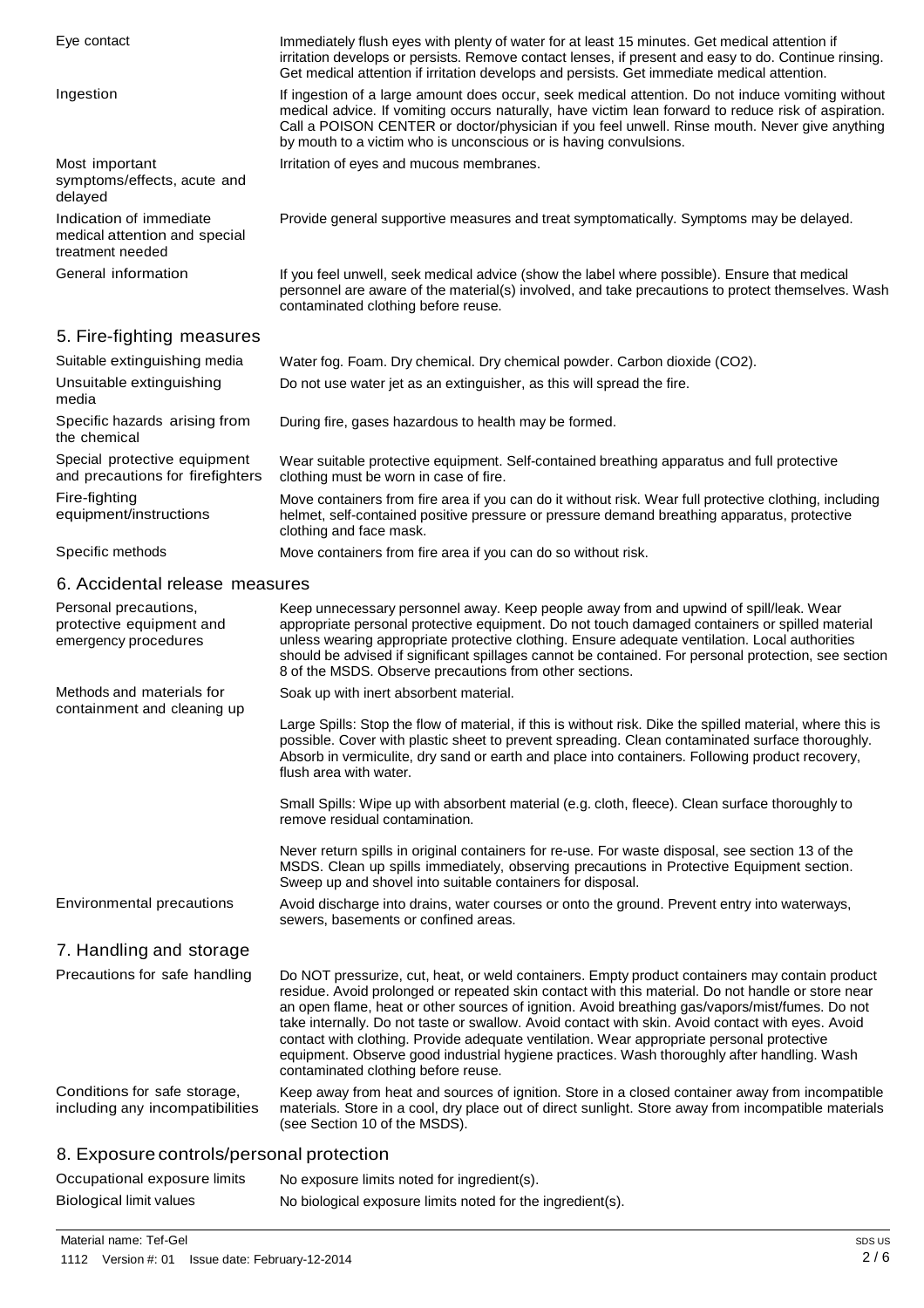| Appropriate engineering<br>controls | Use process enclosures, local exhaust ventilation, or other engineering controls to control airborne<br>levels below recommended exposure limits.                                                                                                                                                                                                                            |
|-------------------------------------|------------------------------------------------------------------------------------------------------------------------------------------------------------------------------------------------------------------------------------------------------------------------------------------------------------------------------------------------------------------------------|
|                                     | Individual protection measures such as personal protective equipment                                                                                                                                                                                                                                                                                                         |
| Eye/face protection                 | Wear eye/face protection. Wear safety glasses; chemical goggles (if splashing is possible).                                                                                                                                                                                                                                                                                  |
| Hand protection                     | Wear protective gloves.                                                                                                                                                                                                                                                                                                                                                      |
| Other                               | Wear suitable protective clothing. Wear nitrile, neoprene, PVC or viton gloves.                                                                                                                                                                                                                                                                                              |
| Respiratory protection              | An air purifying respirator with an organic vapor cartridge may be used under certain<br>circumstances where airborne concentrations are expected to exceed exposure limits, or if<br>irritation or symptoms are experienced. Respiratory protection must be provided in accordance<br>with 29 CFR 1910.134. No personal respiratory protective equipment normally required. |
| Thermal hazards                     | Wear appropriate thermal protective clothing, when necessary.                                                                                                                                                                                                                                                                                                                |
| General hygiene<br>considerations   | When using, do not eat, drink or smoke. Always observe good personal hygiene measures, such<br>as washing after handling the material and before eating, drinking, and/or smoking. Routinely<br>wash work clothing and protective equipment to remove contaminants. Wash hands thoroughly<br>after handling.                                                                 |

# 9. Physical and chemical properties

| Appearance                                   |                                                     |
|----------------------------------------------|-----------------------------------------------------|
| Physical state                               | Liquid.                                             |
| Form                                         | Liquid. Semi-solid                                  |
| Color                                        | White                                               |
| Odor                                         | Slight                                              |
| Odor threshold                               | Not available.                                      |
| pH                                           | Not available.                                      |
| Melting point/freezing point                 | Not available.                                      |
| Initial boiling point and boiling<br>range   | Not available.                                      |
| Flash point                                  | Not available.                                      |
| Evaporation rate                             | Not available.                                      |
| Flammability (solid, gas)                    | Not available.                                      |
| Upper/lower flammability or explosive limits |                                                     |
| Flammability limit - lower<br>(% )           | Not available.                                      |
| Flammability limit - upper<br>(% )           | Not available.                                      |
| Explosive limit - lower (%)                  | Not available.                                      |
| Explosive limit - upper (%)                  | Not available.                                      |
| Vapor pressure                               | Not available.                                      |
| Vapor density                                | Not available.                                      |
| Relative density                             | Not available.                                      |
| Solubility(ies)                              | Not available.                                      |
| Partition coefficient<br>(n-octanol/water)   | Not available.                                      |
| Auto-ignition temperature                    | Not available.                                      |
| Decomposition temperature                    | Not available.                                      |
| Viscosity                                    | Not available.                                      |
| Other information                            |                                                     |
| Flash point class                            | Combustible IIIB                                    |
| Kinematic viscosity                          | 20000 cSt                                           |
| Shelf life                                   | 6 years                                             |
| 10. Stability and reactivity                 |                                                     |
| Reactivity                                   | None known.                                         |
| Chemical stability                           | Material is stable under normal conditions. Stable. |
|                                              |                                                     |
|                                              |                                                     |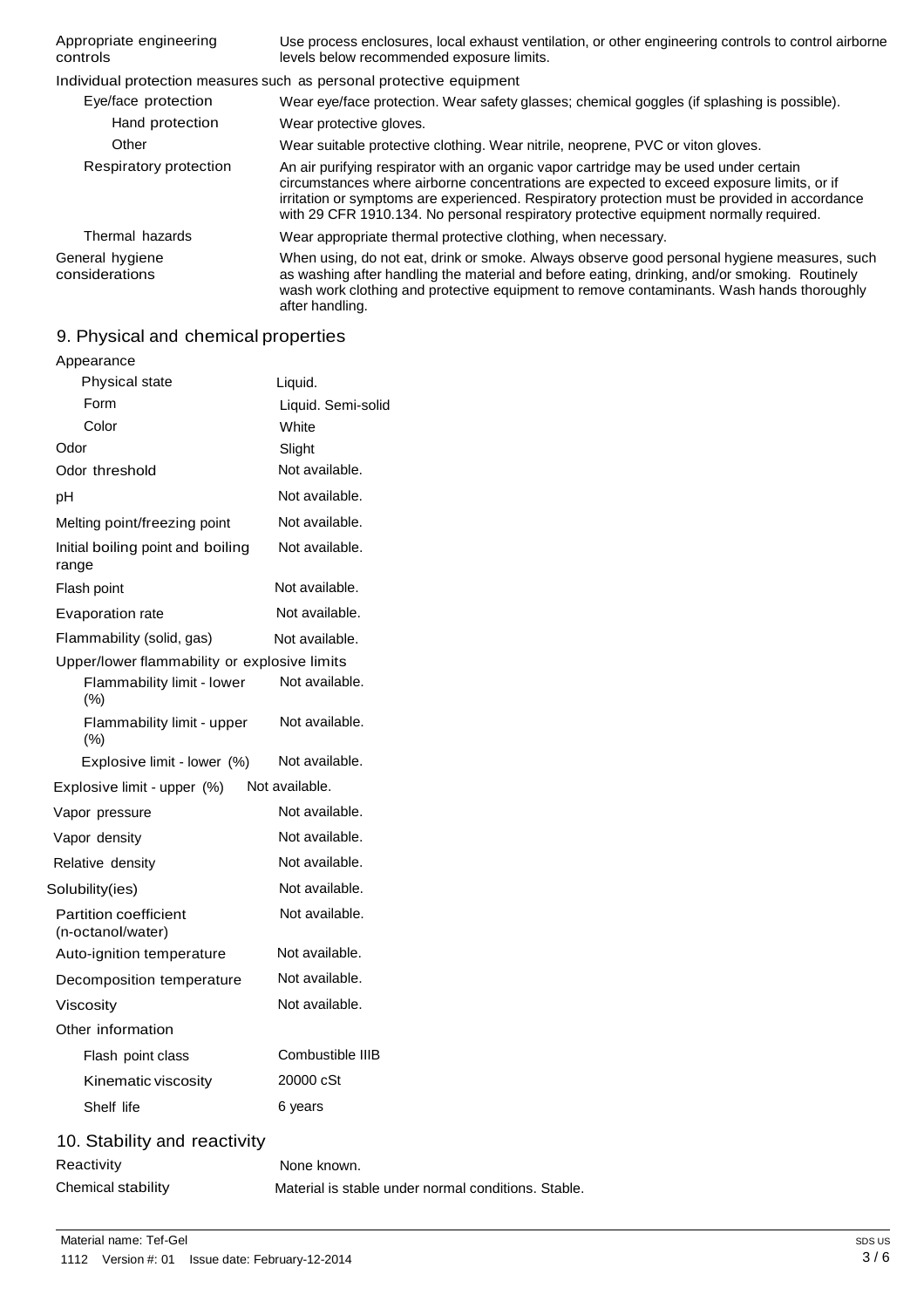| Possibility of hazardous<br>reactions                   | Will not occur.                                                                                                                                                                                                                                                                                                                                                                                                                                                                      |
|---------------------------------------------------------|--------------------------------------------------------------------------------------------------------------------------------------------------------------------------------------------------------------------------------------------------------------------------------------------------------------------------------------------------------------------------------------------------------------------------------------------------------------------------------------|
| Conditions to avoid                                     | Heat, flames and sparks. Contact with incompatible materials.                                                                                                                                                                                                                                                                                                                                                                                                                        |
| Incompatible materials                                  | Strong acids, alkalies and oxidizing agents. Alkaline metals. Alkaline earth metals. Powdered<br>metals. Halogenated compounds.                                                                                                                                                                                                                                                                                                                                                      |
| Hazardous decomposition<br>products                     | Carbon monoxide, carbon dioxide and/or low molecular weight hydrocarbons. Hydrogen fluoride.<br>Carbonyl fluoride.                                                                                                                                                                                                                                                                                                                                                                   |
| 11. Toxicological information                           |                                                                                                                                                                                                                                                                                                                                                                                                                                                                                      |
| Information on likely routes of exposure                |                                                                                                                                                                                                                                                                                                                                                                                                                                                                                      |
| Ingestion                                               | Knowledge about health hazard is incomplete.                                                                                                                                                                                                                                                                                                                                                                                                                                         |
| Inhalation                                              | Knowledge about health hazard is incomplete.                                                                                                                                                                                                                                                                                                                                                                                                                                         |
| Skin contact                                            | Harmful in contact with skin. Causes skin irritation.                                                                                                                                                                                                                                                                                                                                                                                                                                |
| Eye contact                                             | Causes serious eye irritation.                                                                                                                                                                                                                                                                                                                                                                                                                                                       |
| Symptoms related to the                                 | Irritant effects.                                                                                                                                                                                                                                                                                                                                                                                                                                                                    |
| physical, chemical and<br>toxicological characteristics |                                                                                                                                                                                                                                                                                                                                                                                                                                                                                      |
| Information on toxicological effects                    |                                                                                                                                                                                                                                                                                                                                                                                                                                                                                      |
| Acute toxicity                                          | Harmful in contact with skin.                                                                                                                                                                                                                                                                                                                                                                                                                                                        |
| Skin corrosion/irritation                               | Causes skin irritation.                                                                                                                                                                                                                                                                                                                                                                                                                                                              |
| Serious eye damage/eye<br>irritation                    | Causes serious eye irritation.                                                                                                                                                                                                                                                                                                                                                                                                                                                       |
| Respiratory sensitization                               | Knowledge about sensitization hazard is incomplete.                                                                                                                                                                                                                                                                                                                                                                                                                                  |
| Skin sensitization                                      | Knowledge about sensitization hazard is incomplete.                                                                                                                                                                                                                                                                                                                                                                                                                                  |
| Germ cell mutagenicity                                  | Knowledge about mutagenicity is incomplete.                                                                                                                                                                                                                                                                                                                                                                                                                                          |
| Carcinogenicity                                         | This product is not considered to be a carcinogen by IARC, ACGIH, NTP, or OSHA. This product<br>does not contain any carcinogens or potential carcinogens as listed by ACGIH and IARC. This<br>product does not contain any carcinogens or potential carcinogens as listed by IARC. This<br>product does not contain any carcinogens or potential carcinogens as listed by OSHA, IARC and<br>NTP.                                                                                    |
| Reproductive toxicity                                   | Knowledge about health hazard is incomplete.                                                                                                                                                                                                                                                                                                                                                                                                                                         |
| Specific target organ toxicity -<br>single exposure     | Respiratory tract irritation.                                                                                                                                                                                                                                                                                                                                                                                                                                                        |
| Specific target organ toxicity -<br>repeated exposure   | Not classified.                                                                                                                                                                                                                                                                                                                                                                                                                                                                      |
| Aspiration hazard                                       | Knowledge about health hazard is incomplete.                                                                                                                                                                                                                                                                                                                                                                                                                                         |
| 12. Ecological information                              |                                                                                                                                                                                                                                                                                                                                                                                                                                                                                      |
| Ecotoxicity                                             | This material is not expected to be harmful to aquatic life.                                                                                                                                                                                                                                                                                                                                                                                                                         |
| Persistence and degradability                           | No data is available on the degradability of this product.                                                                                                                                                                                                                                                                                                                                                                                                                           |
| Bioaccumulative potential                               | No data available.                                                                                                                                                                                                                                                                                                                                                                                                                                                                   |
| Mobility in soil                                        | No data available.                                                                                                                                                                                                                                                                                                                                                                                                                                                                   |
| Other adverse effects                                   | No other adverse environmental effects (e.g. ozone depletion, photochemical ozone creation<br>potential, endocrine disruption, global warming potential) are expected from this component.                                                                                                                                                                                                                                                                                           |
| 13. Disposal considerations                             |                                                                                                                                                                                                                                                                                                                                                                                                                                                                                      |
| Disposal instructions                                   | Under RCRA, it is the responsibility of the user of the product to determine, at the time of disposal,                                                                                                                                                                                                                                                                                                                                                                               |
|                                                         | whether the product meets RCRA criteria for hazardous waste. Contract with a disposal operator<br>licensed by the Law on Disposal and Cleaning. This material and its container must be disposed of<br>as hazardous waste. Do not allow this material to drain into sewers/water supplies. Do not<br>contaminate ponds, waterways or ditches with chemical or used container. Dispose of<br>contents/container in accordance with local/regional/national/international regulations. |
| Local disposal regulations                              | Dispose in accordance with all applicable regulations.                                                                                                                                                                                                                                                                                                                                                                                                                               |
| Hazardous waste code                                    | The waste code should be assigned in discussion between the user, the producer and the waste<br>disposal company.                                                                                                                                                                                                                                                                                                                                                                    |
| Waste from residues / unused<br>products                | Dispose of in accordance with local regulations. Empty containers or liners may retain some<br>product residues. This material and its container must be disposed of in a safe manner (see:<br>Disposal instructions).                                                                                                                                                                                                                                                               |
|                                                         |                                                                                                                                                                                                                                                                                                                                                                                                                                                                                      |

Contaminated packaging Empty containers should be taken to an approved waste handling site for recycling or disposal. Since emptied containers may retain product residue, follow label warnings even after container is emptied.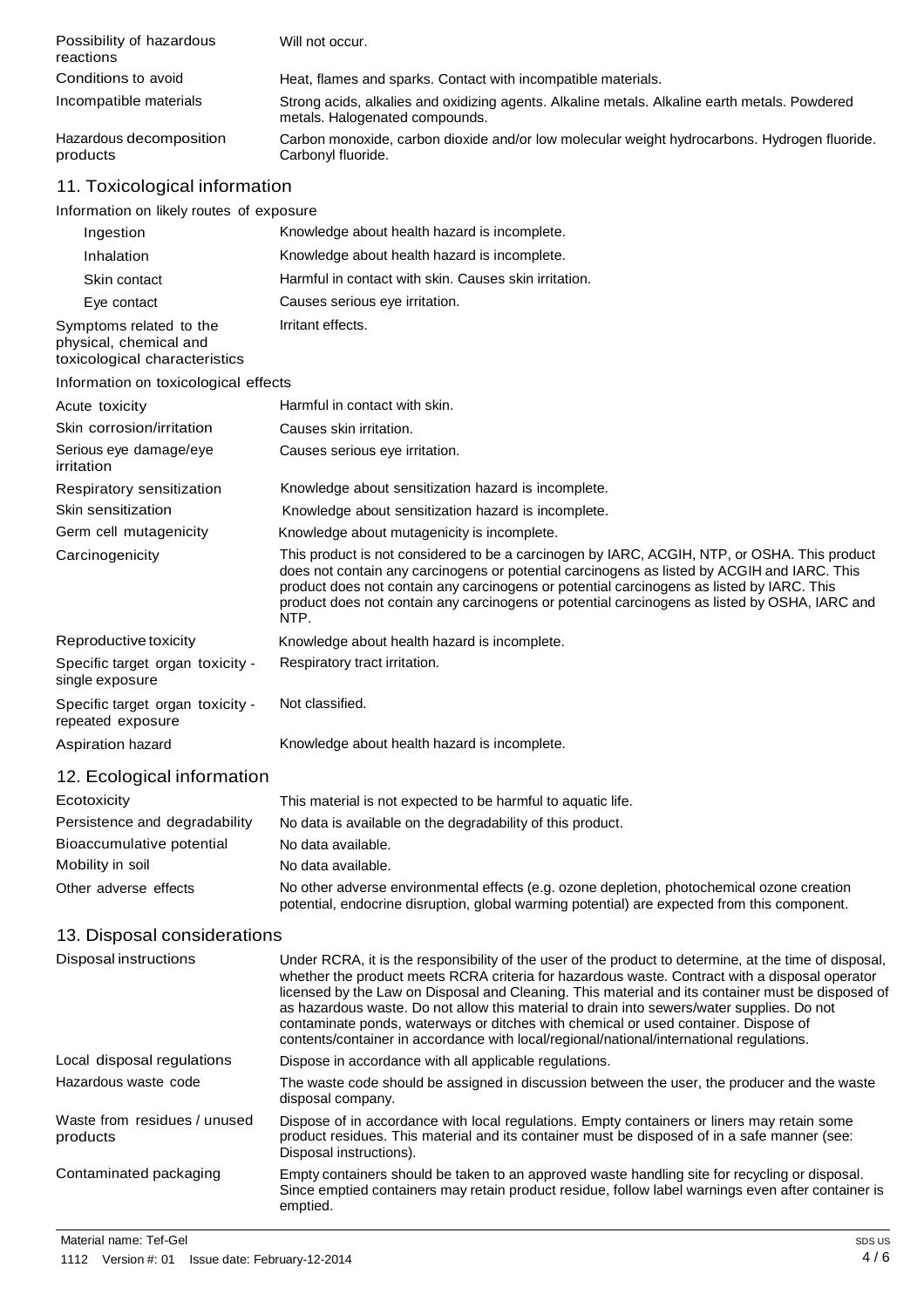# 14. Transport information

DOT

Not regulated as a hazardous material by DOT.

IATA

Not regulated as a dangerous good.

IMDG

Not regulated as a dangerous good.

Transport in bulk according to Annex II of MARPOL 73/78 and This substance/mixture is not intended to be transported in bulk.

the IBC Code

# 15. Regulatory information

US federal regulations All components are on the U.S. EPA TSCA Inventory List.

CERCLA/SARA Hazardous Substances - Not applicable. This product is a "Hazardous Chemical" as defined by the OSHA Hazard Communication Standard, 29 CFR 1910.1200.

TSCA Section 12(b) Export Notification (40 CFR 707, Subpt. D)

Not regulated.

CERCLA Hazardous Substance List (40 CFR 302.4)

Not listed.

US. OSHA Specifically Regulated Substances (29 CFR 1910.1001-1050)

Not listed.

SARA 304 Emergency release notification

Not regulated.

Superfund Amendments and Reauthorization Act of 1986 (SARA)

Hazard categories Immediate Hazard - No Delayed Hazard - No Fire Hazard - No Pressure Hazard - No Reactivity Hazard - No SARA 302 Extremely No

| _ _ _ _ _ _ _ _ _ _ _ _ _ _ _ _ _ _ |    |
|-------------------------------------|----|
| hazardous substance                 |    |
| SARA 311/312 Hazardous              | N٥ |
| chemical                            |    |

Other federal regulations

Clean Air Act (CAA) Section 112 Hazardous Air Pollutants (HAPs) List

## Not regulated.

Clean Air Act (CAA) Section 112(r) Accidental Release Prevention (40 CFR 68.130)

Not regulated.

Safe Drinking Water Act Not regulated.

(SDWA) Food and Drug Not regulated.

Administration (FDA)

US state regulations This product does not contain a chemical known to the State of California to cause cancer, birth defects or other reproductive harm.

US. Massachusetts RTK - Substance List

Not regulated.

US. New Jersey Worker and Community Right-to-Know Act

- Not regulated.
- US. Pennsylvania RTK Hazardous Substances
- Not regulated. US. Rhode Island RTK

Not regulated.

US. California Proposition 65

California Safe Drinking Water and Toxic Enforcement Act of 1986 (Proposition 65): This material is not known to contain any chemicals currently listed as carcinogens or reproductive toxins.

#### International Inventories

| Country(s) or region | Inventory name                                     | On inventory (yes/no)* |
|----------------------|----------------------------------------------------|------------------------|
| Australia            | Australian Inventory of Chemical Substances (AICS) | Yes                    |